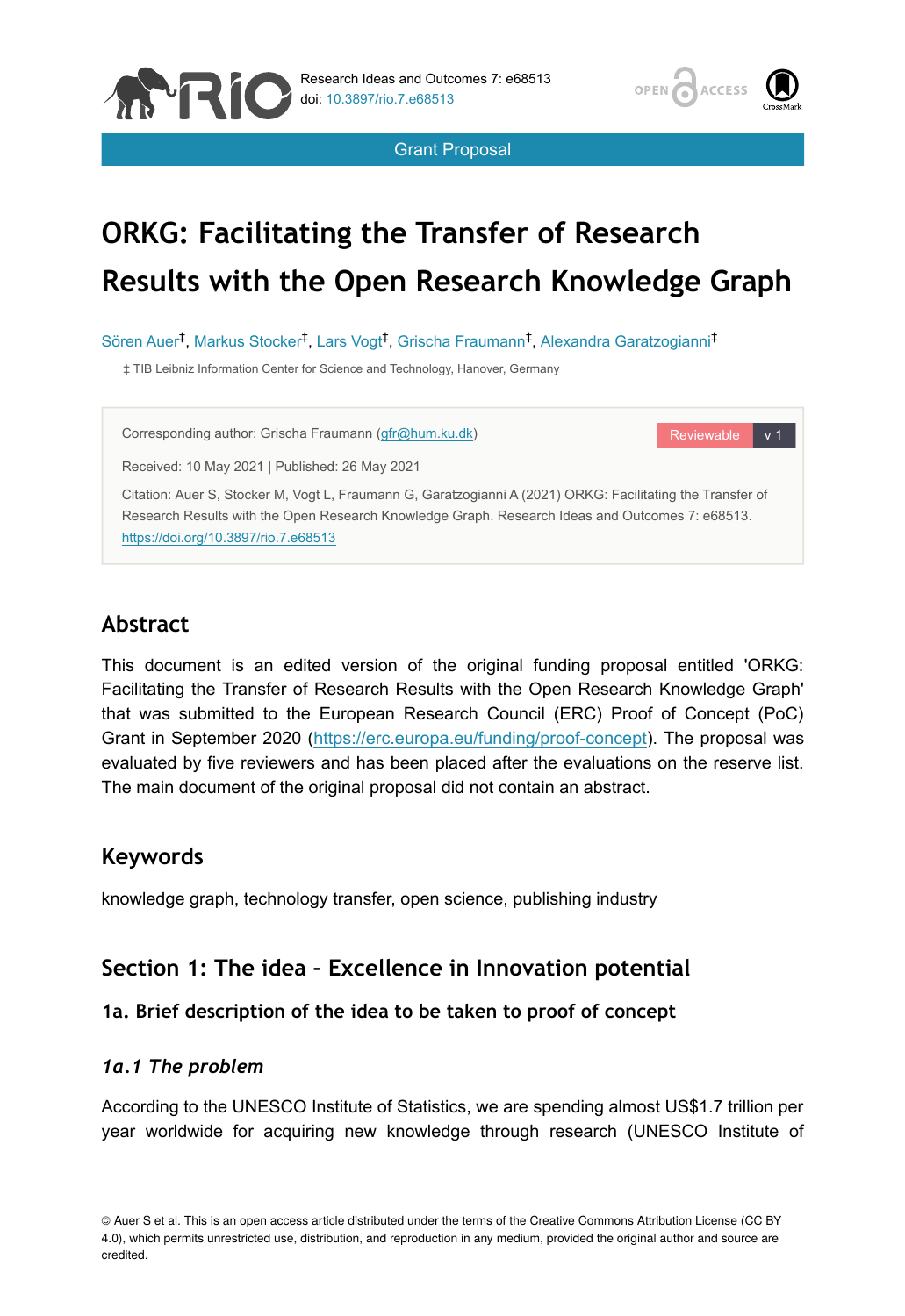Statistics 2020). Currently, however, this is not a good investment and, each year, an everincreasing share of this investment is wasted. The reason for this is that, for representing and sharing research findings, we use antique methods, which were developed many centuries ago. Since the beginning of modern science – with the publishing of the first scientific journals – the Journal des Sçavans and the Transactions of the Royal Philosophical Society in 1665 (Mack 2015, Spinak and Packer 2015) – we use the same methods for representing and sharing scholarly knowledge: scientific articles. At the time of the polymath Gottfried Wilhelm Leibniz in the 17th and 18th centuries, a single researcher could still read the entire published scientific literature.

Today, each year, 2.5 million new research articles are produced. Even in a relatively narrow scientific field, it is impossible to read, comprehend and make sense of all scientific articles. For example, publications from 1980 to 2012 show an exponential growth rate of 3% annually (Bornmann and Mutz 2015).

For the genome editing method CRISPR/Cas9, for example, the research search engine Google Scholar lists a quarter-million publications available as PDF articles. If a researcher is interested in how good the method is compared to other genome editing methods, what specifics it has when applied to insects and who has applied it to butterflies, a researcher needs either years of experience or is very likely not to find what he or she is looking for. Imagine that, to order a new iPhone, you had to compare prices by checking dozens of mail order catalogues published as PDF or, to navigate to a hotel, you would need to look at a PDF scan of a street map. This is exactly how the exchange of research findings works today – the previously analogue articles from scientific journals are now made available and distributed as PDF documents.

The new methods of the digital world, such as filtering large amounts of data and information, integrating information from different sources or involving users via crowdsourcing to review and help to organise the information, are non-existent in scholarly communication. Researchers are drowning in a flood of millions of pseudo-digitalised PDF publications. As a result, some research is seriously flawed: many research results cannot be reproduced by other researchers, peer-review struggles to cope with volume, speed and quality and we have more and more redundancy. Major social challenges, such as handling the COVID-19 pandemic and infodemic (WHO 2020) or implementing climate neutrality, require interdisciplinarity and putting bits and pieces from different disciplines together, which is currently extremely cumbersome and resource-intensive.

#### *1a.2 The solution*

In the ERC ScienceGRAPH project, we are researching and devising foundational concepts for organising scholarly communication in a knowledge-based way, leveraging a new formal model – cognitive knowledge graphs. According to this model, research contributions are represented in a human and machine-readable manner – the knowledge graph. As a result, completely new ways of machine assistance, such as semi-automatic generation of state-of-the-art overviews, visualisations or even question-answering applications become possible. To prepare the demonstration of the ScienceGRAPH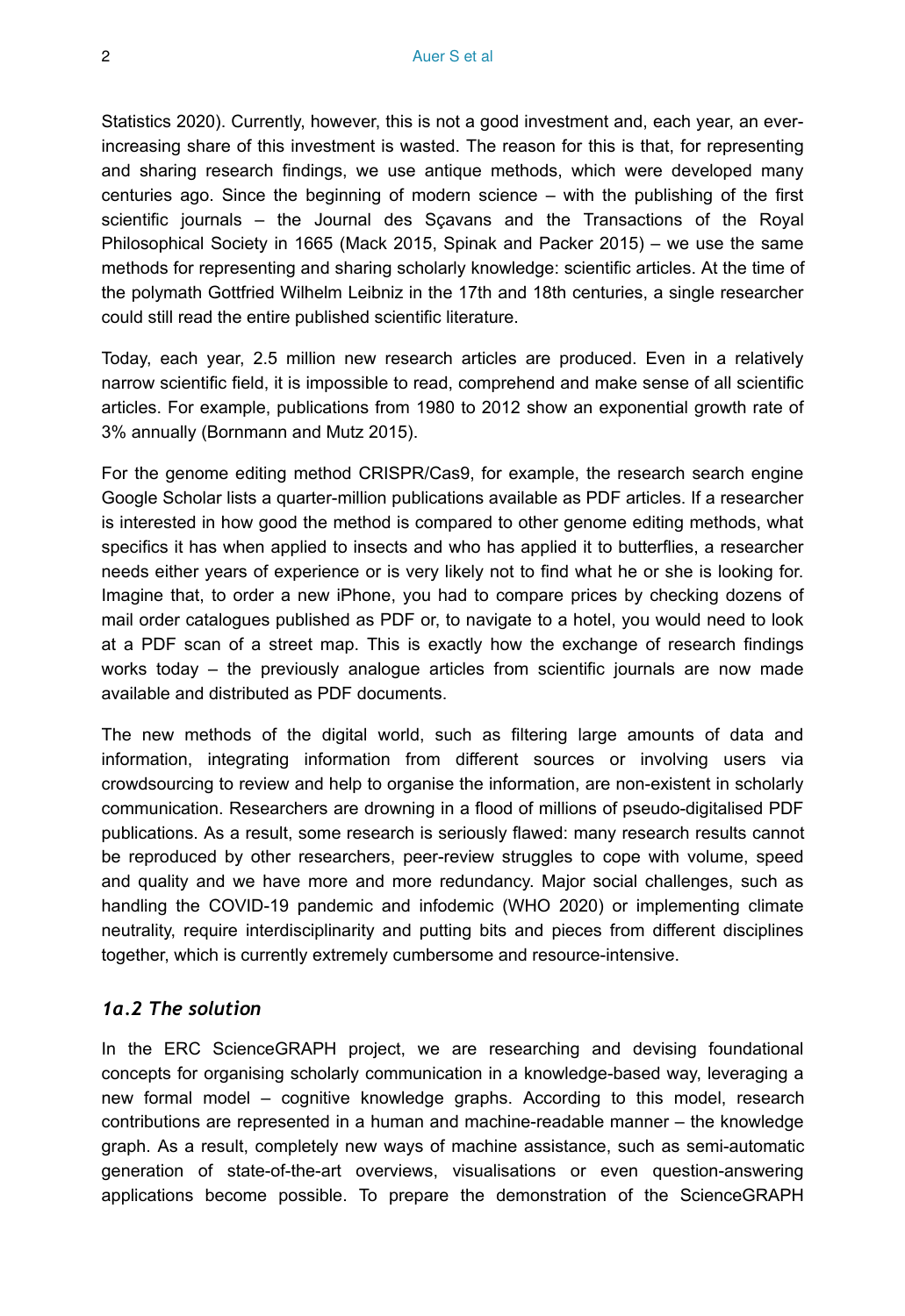results, the ERC project partner TIB Leibniz Information Center for Science and Technology (also directed by the ERC grant holder Sören Auer) started to develop the Open Research Knowledge Graph service, available at <https://orkg.org>. As an example, Fig. 1 shows a state-of-the-art comparison of different studies targeting the research question about the  $R_0$  base infection rate of COVID-19.

| Properties              | The early phase of the COVID <sup>88</sup><br>19 outbreak in Lombardy, Italy<br>Contribution 1 - 2020 | Early transmission dynamics in<br>wuhan, china, of novel<br>coronavirus-infected<br>pneumonia<br>Contribution 1 - 2020 | <b>Estimation of the Transmission of</b><br>Risk of 2019-nCov and Its<br><b>Implication for Public Health</b><br><b>Interventions</b><br>Contribution 1 - 2020 | Pattern of early human-to-<br>human transmission of Wuhan<br>2019-nCoV<br>Contribution 1 - 2020 |
|-------------------------|-------------------------------------------------------------------------------------------------------|------------------------------------------------------------------------------------------------------------------------|----------------------------------------------------------------------------------------------------------------------------------------------------------------|-------------------------------------------------------------------------------------------------|
| Has research problem    | COVID-19 reproductive<br>number                                                                       | COVID-19 reproductive<br>number                                                                                        | COVID-19 reproductive<br>number                                                                                                                                | COVID-19 reproductive<br>number                                                                 |
| Location                | Lombardy, Italy                                                                                       | China                                                                                                                  | China                                                                                                                                                          | China and overseas                                                                              |
| Study date              | $2020 - 02 - 20$                                                                                      | 2020-01-22                                                                                                             | $2020 - 01 - 22$                                                                                                                                               | $2020 - 01 - 18$                                                                                |
| R0 estimates (average)  | 3.1                                                                                                   | 2.2                                                                                                                    | 6.47                                                                                                                                                           | 2.2                                                                                             |
| 95% confidence interval | $2.9 - 3.2$                                                                                           | $1.4 - 3.9$                                                                                                            | 5.71-7.23                                                                                                                                                      | Empty                                                                                           |

#### Figure 1. doi

State-of-the-art comparison of different studies targeting the research question about the  $R_0$ base infection rate of COVID-19.

Based on such a structured semantic and machine-readable representation, various other exploration and assistance tools are also possible, for example, a chart visualisation, aggregating the results from the various studies. This example illustrates the solution to problems for various stakeholders:

- **Researchers** in the field (here epidemiologists and virologists) can get a quick overview of the state of the scholarly discourse related to a particular research question and determine gaps or how they can devise their approach to make their contributions stronger.
- **Peer-reviewers** can quickly assess the merits of a particular approach and view it in comparison to the current state-of-the-art.
- **Publishers** have a tool for assisting their editors, editorial managers, reviewers and authors to make contributions stronger and better positioned in the scientific discourse. In addition, publishers using such semantic descriptions and comparisons will dramatically increase the attraction of their journals.
- **Equipment and instrumentation manufacturers** can ensure that important configurations of materials used in research are documented and the use of their devices is properly acknowledged and visible.
- **Industrial and societal stakeholders** get faster and better access to the state-ofthe-art and can, thus, more efficiently and effectively realise research-based products and services.

While some user groups will not pay directly for this solution (e.g. researchers and peerreviewers) and the ORKG will be an open infrastructure in general, we see the potential for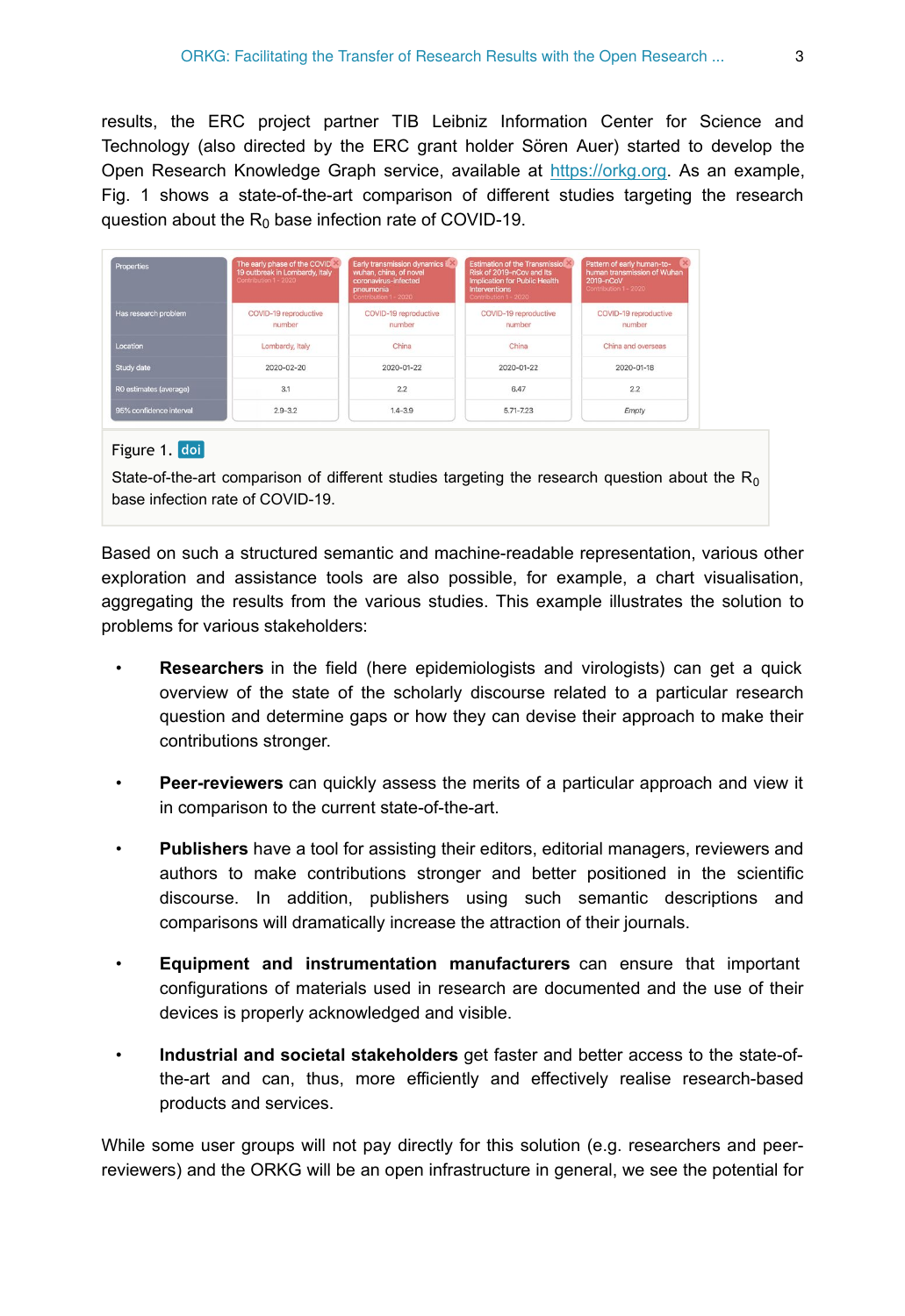various value-added services for publishers, equipment and instrumentation manufacturers and other industrial and societal stakeholders.

To realise the potential, with this ERC PoC project, we aim to demonstrate some key results attained in the first two years within the ORKG.org proof-of-concept:

- Integrate the crowd- and expert-sourcing authoring and curation model for cognitive knowledge graphs, based on the knowledge graph cells concept (Vogt et al. 2020).
- Integrate persistent identifiers for scientific sensors and instruments to support the provenance and reproducibility of research results from experiment to publication.
- Develop approaches for generating comprehensive state-of-the-art overviews for a specific research question from the semantic knowledge graph representations of corresponding contributions.

### **1b. Demonstration of Innovation Potential**

The ORKG is completely unique in its idea to describe scientific contributions in a knowledge graph. There are several other knowledge graph projects for scholarly communication also from commercial players, such as SciGraph from Springer Nature or the Microsoft Academic Graph. However, these initiatives solely focus on bibliographic information and do not comprise a rich structured representation of the actual content of the publications. Other related initiatives are text-mining projects, such as SemanticScholar, which generate some relatively shallow semantic descriptions automatically. However, due to the low precision and recall of text mining methods (in particular for relation extraction), this does not go beyond relatively simple classifications, annotations and summarisation of the content and, thus, does not suffice for creating a comprehensive knowledge graph representation and exploration services, such as comparisons, visualisations, question answering, etc.

# **Section 2: The Expected Impact**

### **2a. Identification and description of any effect or benefit to the economy, society, culture, public policy/services.**

The results of this ERC PoC project can have a dramatic impact on the effectiveness and efficiency of research and how research results are transferred into applications. We expect that research will be at least 10-15% more efficient with corresponding positive effects on the effectiveness of the annual research spending of almost US\$1.7 trillion worldwide. Especially the scholarly publishing industry, with an annual US\$10 billion market (Research and Markets 2020), would significantly benefit from the results of this project. In the following, we describe the impact on the research instrumentation industry in more detail.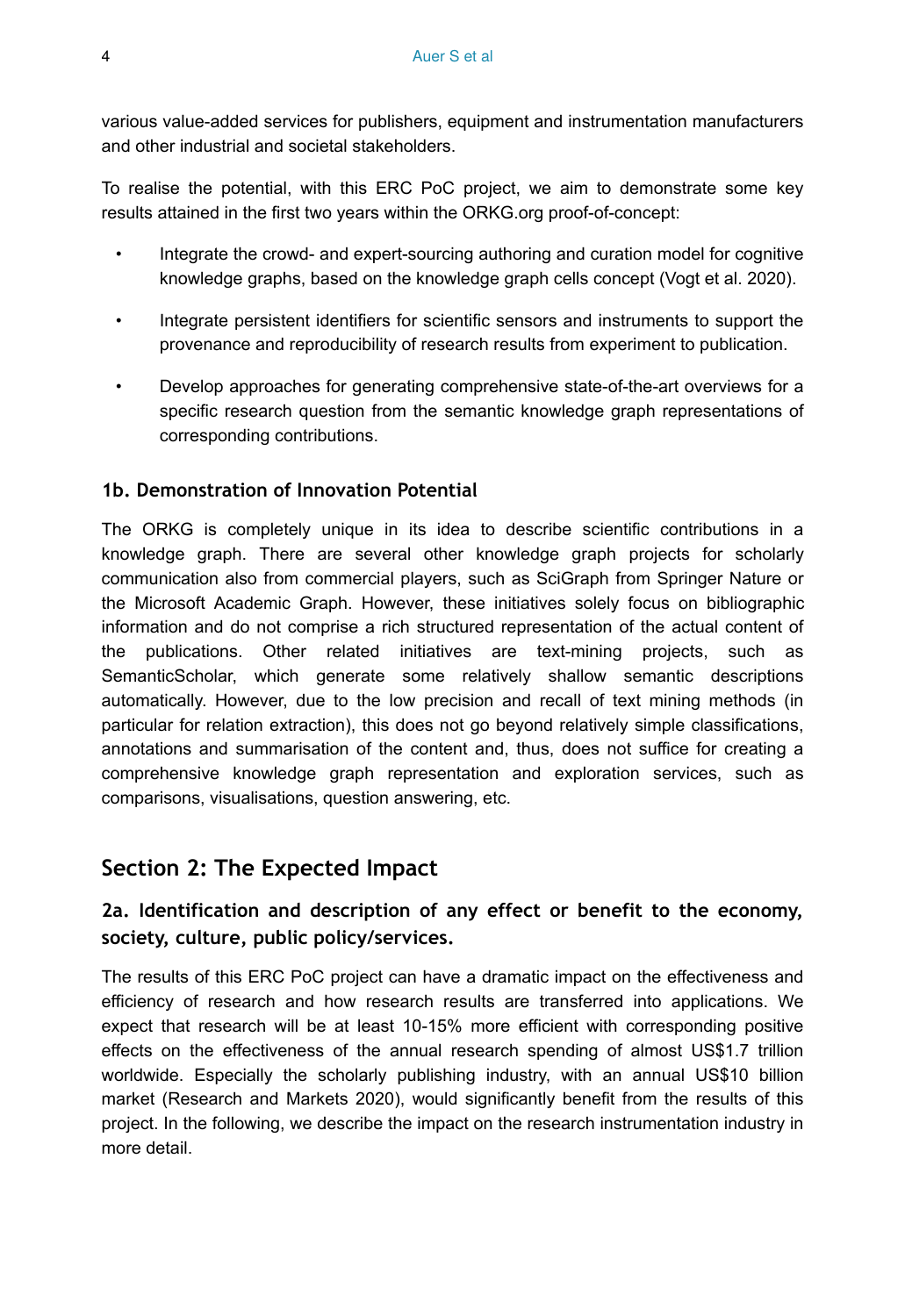Sensors and scientific instruments are important in the research cycle for several academic disciplines. Sensors, for example, are used for permanent measurements in agriculture and scientific instruments are used in laboratories to carry out scientific measuring. There is a need to develop persistent identifiers (PIDs) for sensors and scientific instruments and several initiatives are working towards that goal. The Digital Object Identifier (DOI) is a common example of a PID widely used for publications and research datasets and further identifiers are, for example, handles. Sensor platforms in agriculture have assigned PIDs and there is widespread use in the scientific community, but scientific instruments are usually not citable in publications. The proposed ORKG PoC will generate several benefits for the economy. There is a need to introduce the project outcomes of the ERC-funded ScienceGRAPH in the market of sensors and scientific instruments. Manufacturers for scientific instruments operate in a global market and the 20 top companies in 2018, according to the value of instrument sales, are based in the US (8), Europe (7) and Japan (5). The top five companies in 2018 included Thermo Fisher Scientific, Shimadzu, Roche Diagnostics, Agilent Technologies and Danaher (Chemical & Engineering News (c&en) 2019). The global market for scientific instruments is estimated at US\$60 billion in 2020 and is expected to grow to US\$79.9 billion by 2025 (Markets & Markets 2020). The aim is to develop use cases as part of the PoC and initiate an innovation process which focuses on close collaboration with industry partners. The R&D team at TIB has close ties to several important players in the market, such as LI-COR Biosciences, Zeiss and Leica. LI-COR Biosciences mainly focuses on sensors in the agriculture market and instruments for research purposes are part of the product portfolio of the company.

While persistent identifiers for research datasets are increasingly used in research and are citable in academic publications (Robinson-Garcia et al. 2017), PIDs for scientific instruments are a more recent development (Stocker et al. 2020). The citation of instruments in publications that were used to carry out the research (e.g. measuring) would contribute to more transparent communication of research results. Some exceptions are already mentioned in publications, such as electron microscopes or particle accelerators. Instrument citation could be achieved by extending the DataCite schema that is currently being used for research data, amongst others. This extension could include, for example, the model number of instruments, date of purchase, use in a research project, maintenance of instruments and the calibration of instruments. The business office of DataCite is located at TIB and the R&D team has already held discussions on this topic. If the DOI suffix of a publication is extended by mentioning the related scientific instrument, this would provide several advantages. Scientific instruments could be initially registered by the manufacturer, which would require a new membership to register DOIs via DataCite.

The PoC would build on the basic research that is being carried out as part of the ERCfunded ScienceGRAPH project, but would provide an automatic connection to the Open Research Knowledge Graph (ORKG) that is also operated at TIB and focuses on applied R&D. Furthermore, we will prepare a use case in the Integrated Carbon Observation System (ICOS) research infrastructure in collaboration with LI-COR Biosciences. Further use cases would include more academic disciplines, such as engineering at Leibniz University Hanover (LUH) and life sciences at Hanover Medical School (MHH). There is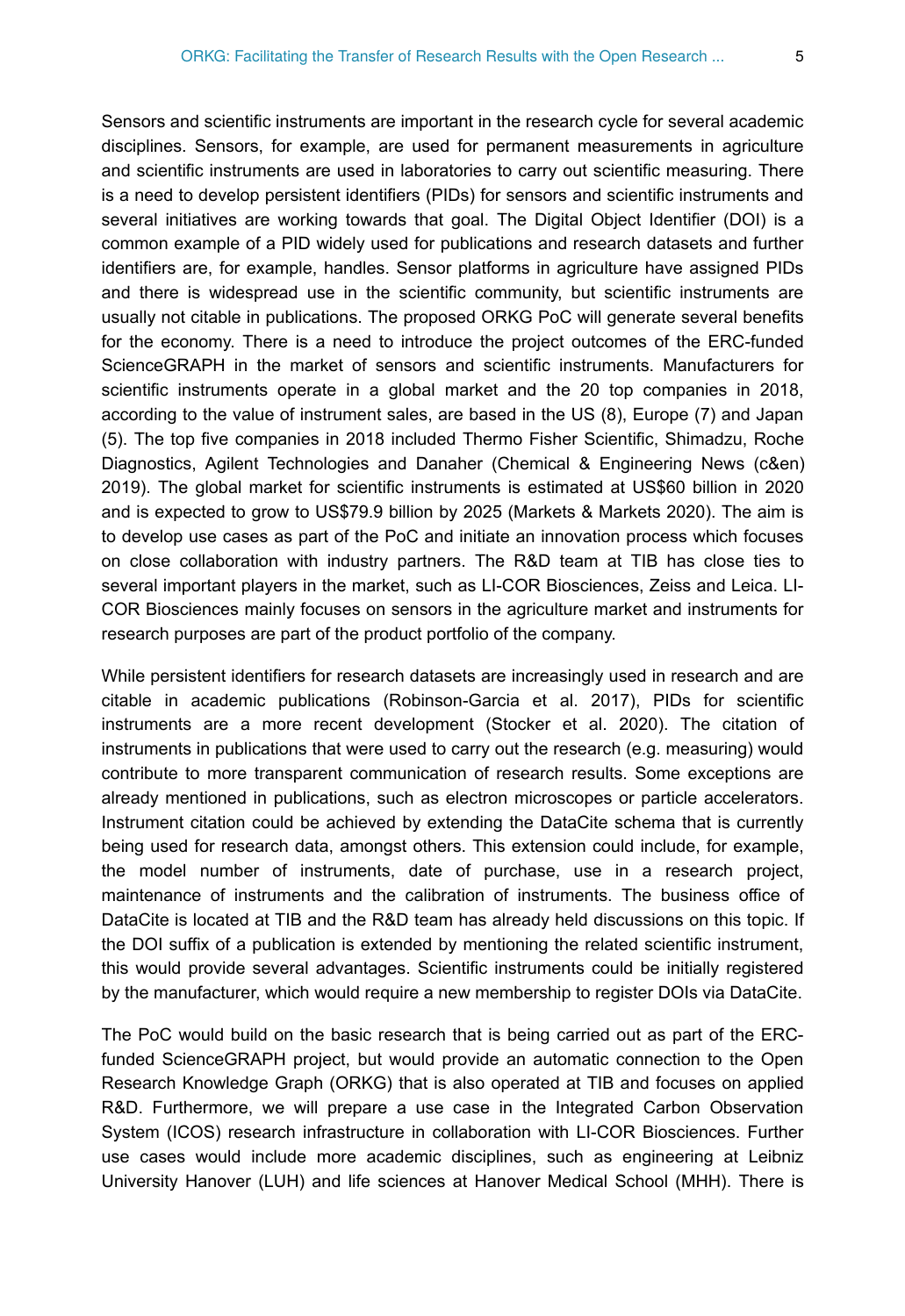already a well-established collaboration with Collaborative Research Centres (SFBs funded by the German Research Foundation or DFG), such as the SFB "Tailored Forming" at the Hanover Centre for Production Technology as part of LUH.

Structured machine-readable data will provide a competitive advantage for our industry partners since instruments, registered with a PID, will have an advantage over those from other companies. Apart from manufacturers of sensors and scientific instruments, the PoC will generate benefits for academic publishers, researchers and research infrastructures. Academic knowledge is generated at different points in time and not only while publications are being written by researchers. As such, saved metadata from instruments would make these efforts visible. Potential reuse in further follow-up projects might be applied in laboratory information management systems (LIMS). This could be done, for example, in collaboration with the Julius Kühn Institute, a federal research centre for cultivated plants in Germany, which already collaborates closely with the R&D team at TIB through other projects. Furthermore, TIB established contacts with the software engineering company Limsophy LIMS. The outcome of the PoC will be a prototype with TRL 7 that can be further developed by the industry partner in collaboration with researchers.

Apart from economic benefits, the ORKG PoC will also generate benefits for society. The coronavirus pandemic demonstrated once again that there is a need for transparent measurements of scientific results. The proposed project will enable FAIR (findable, accessible, interoperable and reusable) research information and research data for several stakeholders. The reproducibility crisis fuels an ongoing debate in research and research policy (Fanelli 2018). Furthermore, this also relates to issues with replicability and several projects try to tackle this challenge (Whole Tale 2020). The project outcomes will reduce challenges of reproducibility and replicability in certain academic disciplines. What is more, sensors are strongly promoted in public policy and services, for example, with regard to digitising European industry and advancing the Internet of Things (IoT). As such, they also contribute to building a Digital Single Market, one of the key priorities of the European Commission (European Commission 2018).

#### **2b. Outline of the value creation process**

To maximise the societal benefit from the results of the ERC and this PoC project, the core ORKG service will be an open infrastructure following the Open Science, Open Access and Open Source principles. This also enables rigorous and large-scale testing and evaluation of the outcomes of the project with real user communities. TIB is prepared to sponsor and further develop, maintain and operate the ORKG service in the long term. In addition to the open strategy, we envision various commercialisation opportunities including:

- **Providing value-added services tailored for commercial scientific publishers**, such as Springer Nature, Wiley and IEEE Publishing.
- **Providing commercial data, analytics and question answering services** for speeding up the spread and transfer of research results in industrial applications.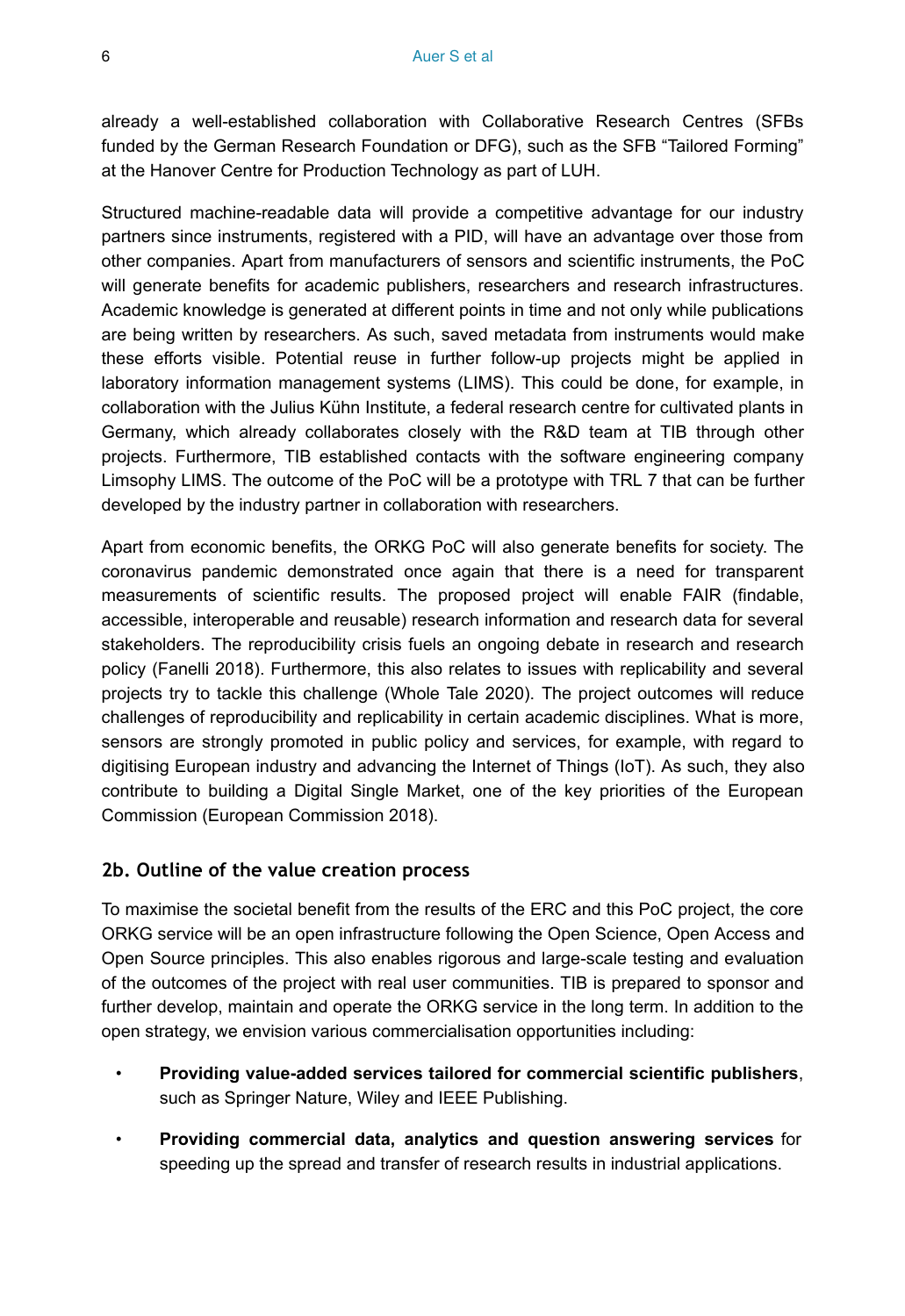• **Partnering with industrial stakeholders, in particular scientific instrument manufacturers**, regarding sponsoring of the ORKG and integration of their instrument descriptions.

TIB has long-term established R&D collaborations and customer relationships with small and large industrial stakeholders. TIB already provides commercial literature access services to > 100 customers and aims to expand this to the research analytics services offered on the ORKG service infrastructure.

### **Section 3: The proof of concept plan**

#### **3a. Project-management plan including risk and contingency measures**

#### *3a.1 Organisational structure and decision-making process*

Since the ORKG project is relatively focused, we envision a lean organisational structure depicted in Fig. 2.



In addition to the PI and the ORKG development lead, the organisational structure will involve leads of the three ORKG work packages, an industrial advisory board as well as an ORKG community board.

The industrial advisory board will advise the project team in matters related to the commercialisation of the results, such as product features, product and service offerings, IPR, pricing, as well as legal matters. We will organise quarterly meetings of the board. We have been in touch with several industry representatives about joining the board.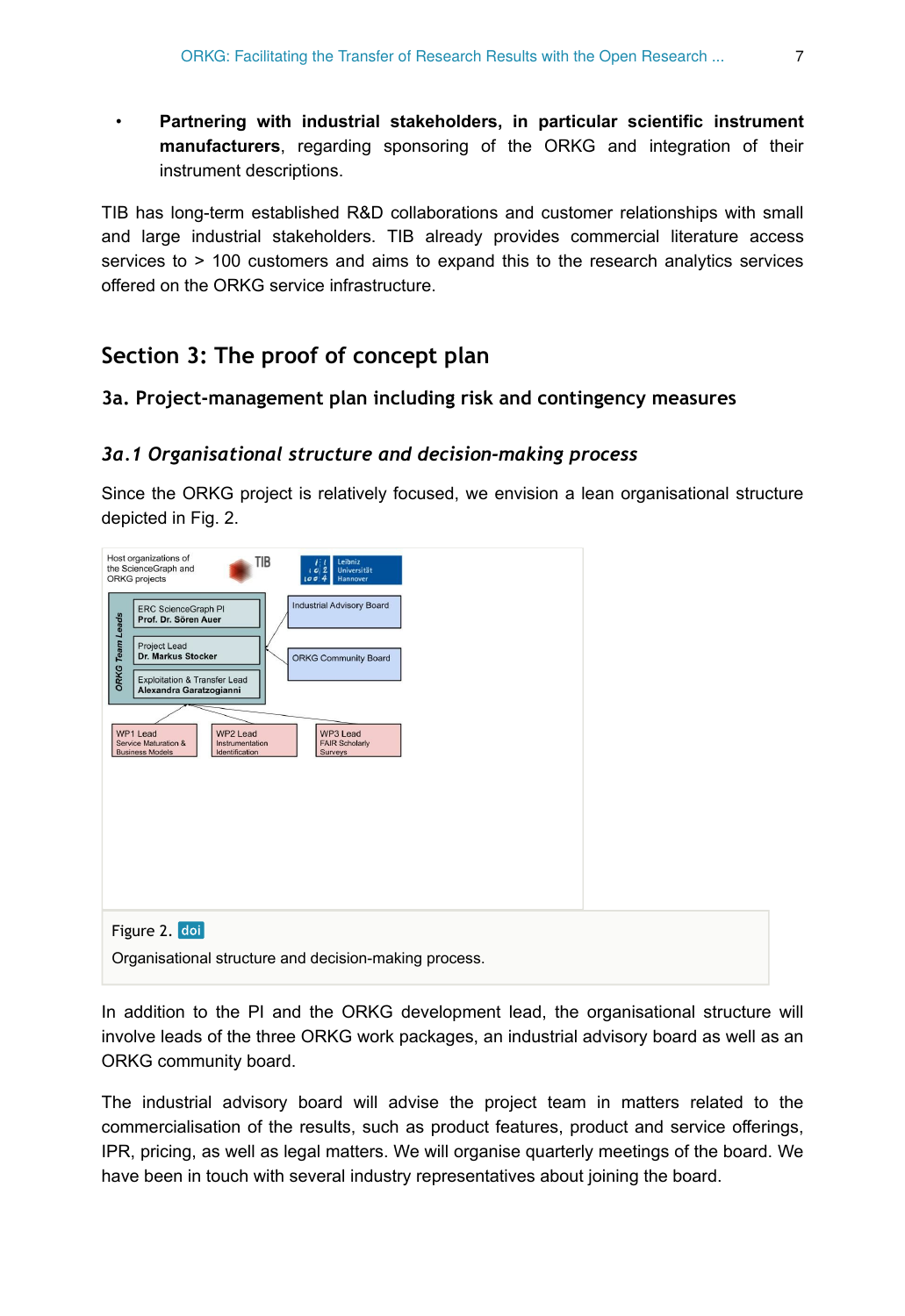The ORKG Community board will advise the development team with regard to community requirements and comprise experts from various research fields, research data infrastructures and open-access publishers. We plan to organise quarterly webinars or workshops with the community advisory board (possibly in conjunction with larger scholarly communication events).

**Decision-making and development methodology.** The size of the project allows it to follow a lean focused decision-making process, where most of the decisions are made in the regular weekly ORKG project meeting by involving the whole team. For all developments, we follow the agile KANBAN-inspired development methodology aiming at establishing a constant active development process by optimising the issue burn rate and establishing a proactive communication culture.

### *3a.2 Plan for the identification and acceptance or off-setting of possible risks*

We aim at identifying, evaluating and eliminating or minimising potential risks that may jeopardise the success of the project. While some relevant project risks and how to address them are already identified, risk management will be conducted throughout the project. It is a continuous process in which known risks will be regularly reviewed and new risks will need to be recognised to handle and control them adequately. Their assessment will lead to the formulation of appropriate mitigation measures that should help to prevent and overcome a risk or reduce its effects to an acceptable level. The process behind risk management can be broken down as follows:

- 1. Risk identification (i.e. recognise and describe risks).
- 2. Risk analysis (i.e. analyse likelihood and consequences of risks).
- 3. Risk assessment (i.e. determine magnitude/acceptability of risks for the project).
- 4. Risk response planning (i.e. create and execute an action plan to prevent or minimise risks).
- 5. Risk control (i.e. monitor, track and review risks and mitigation actions).

#### *3a.3 Plan for unforeseen non-scientific events*

Table 1 contains some examples of risks and corresponding mitigation strategies that we already identified.

#### **3b. Description of the team**

#### *3b.1 Team, achievements and experience*

The team is led by ScienceGRAPH PI Prof. Dr. Sören Auer. He is supported by the ORKG project head Dr. Markus Stocker, who has been leading related research and development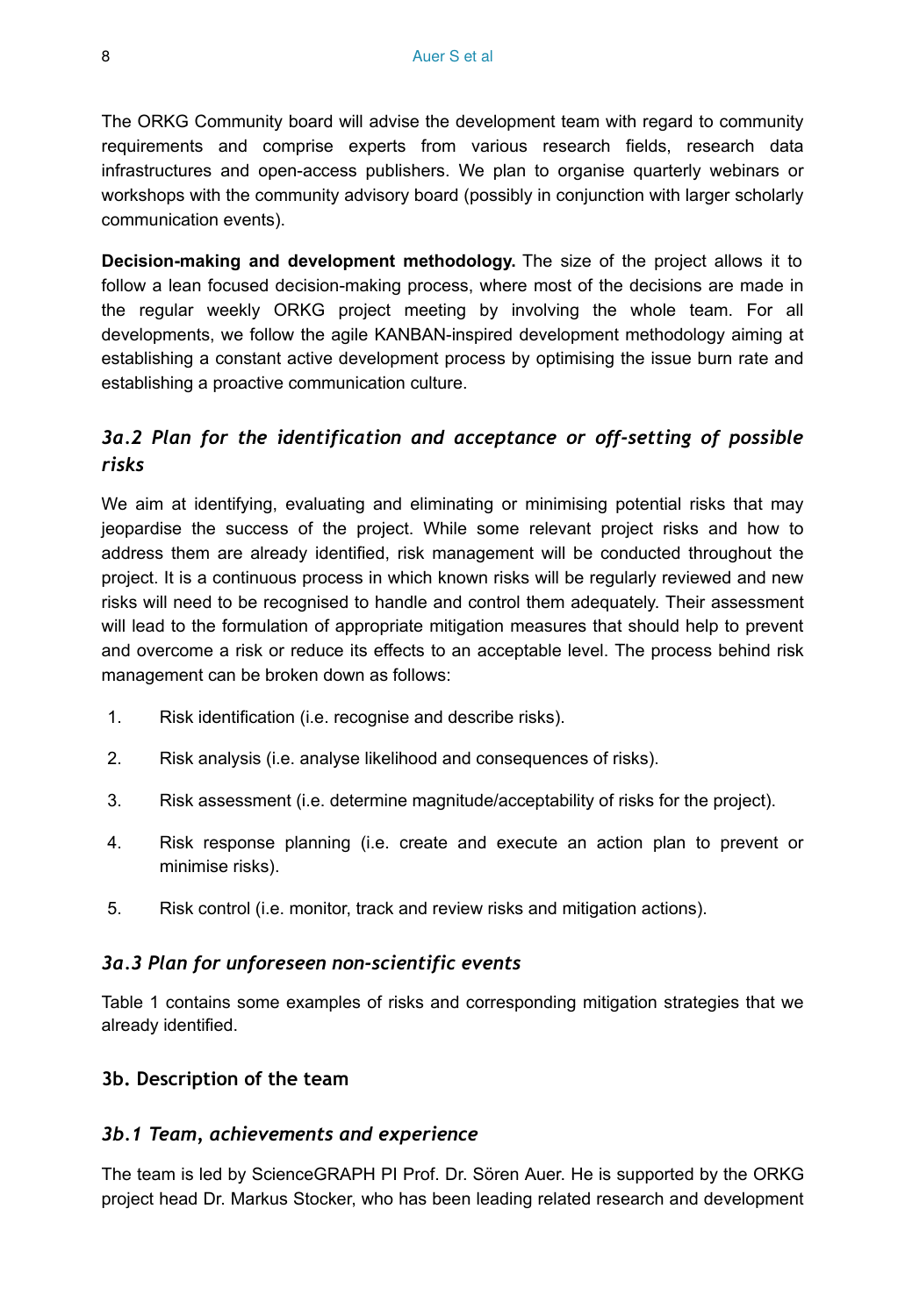activities for almost two years. In addition, a seasoned team is already established, including experienced PostDoc researchers (e.g. Dr. Jennifer D'Souza and Dr. Lars Vogt), more than five PhD students, software developers (Manuel Prinz and Kheir Eddine Farfar) and business and technology transfer experts (especially in the TIB departments), which can be dynamically involved in the project as required.

| Table 1.<br>Plan for unforeseen non-scientific events. |                                                                                                                                                                                                                                                                                                                                                                           |  |  |
|--------------------------------------------------------|---------------------------------------------------------------------------------------------------------------------------------------------------------------------------------------------------------------------------------------------------------------------------------------------------------------------------------------------------------------------------|--|--|
| Description of<br>the risk                             | Proposed risk-mitigation measures                                                                                                                                                                                                                                                                                                                                         |  |  |
| Entrance of new<br>competitors                         | We aim to gain as much competitive advantage as possible and to increase user/customer<br>fidelity by open science infrastructure. In addition, we aim to build an open interoperable ORKG<br>service ecosystem.                                                                                                                                                          |  |  |
| Lack of qualified<br>personnel                         | As a research institute with a close connection to a university department, we have direct<br>access to skilled master graduates. In addition, we have built an international reputation making<br>us an attractive target for qualified international candidates.                                                                                                        |  |  |
| Lack of user and<br>customer<br>adoption               | We align the development process as closely as possible with user/customer requirements and,<br>thus, aim to maximise adoption success. In addition, we follow an iterative development<br>process with regular intermediate evaluations and community building.                                                                                                          |  |  |
| Leaving of a key<br>person                             | Already now, the ScienceGRAPH/ORKG team divides the work on several individuals, thus<br>reducing the dependency on a single person. In addition, the skills to perform key activities are<br>aimed to be made available by at least two people.                                                                                                                          |  |  |
| Lack of funding<br>and investors                       | The ORKG Service is of strategic interest to TIB and even in the absence of further external<br>funding, TIB is committed to sponsoring ORKG. In addition, we will actively work on attracting<br>further sponsors, create awareness in politics for the open infrastructure and build a sustainable<br>business model on top of the ORKG, based on value-added services. |  |  |

**Sören Auer.** Following positions at the Universities of Dresden, Ekaterinburg, Leipzig, Pennsylvania, Bonn and the Fraunhofer Society, Prof. Auer was appointed Professor of Data Science and Digital Libraries at Leibniz Universität Hanover and Director of the TIB in 2017. Prof. Auer has made important contributions to semantic technologies, knowledge engineering and information systems. He is the author (resp. co-author) of over 200 peerreviewed scientific publications. He has received several awards, including an ERC Consolidator Grant from the European Research Council, a SWSA ten-year award, the ESWC 7-year Best Paper Award and the OpenCourseware Innovation Award. He has led several large collaborative research projects, such as the EU H2020 flagship project BigDataEurope. He is co-founder of high potential research and community projects, such as the Wikipedia semantification project DBpedia, the OpenCourseWare authoring platform SlideWiki.org and the innovative technology start-up, eccenca.com (now employing more than 40 people). Prof. Auer was founding director of the Big Data Value Association and led the semantic data representation in the International Data Space.

**Dr. Markus Stocker** is head of the Knowledge Infrastructures research group at TIB. Markus holds a PhD in Environmental Informatics from the University of Eastern Finland, an M.Sc. in Environmental Science from the University of Eastern Finland and a Diploma (M.Sc.) in Informatics from the University of Zurich, Switzerland. He is author of 40 peer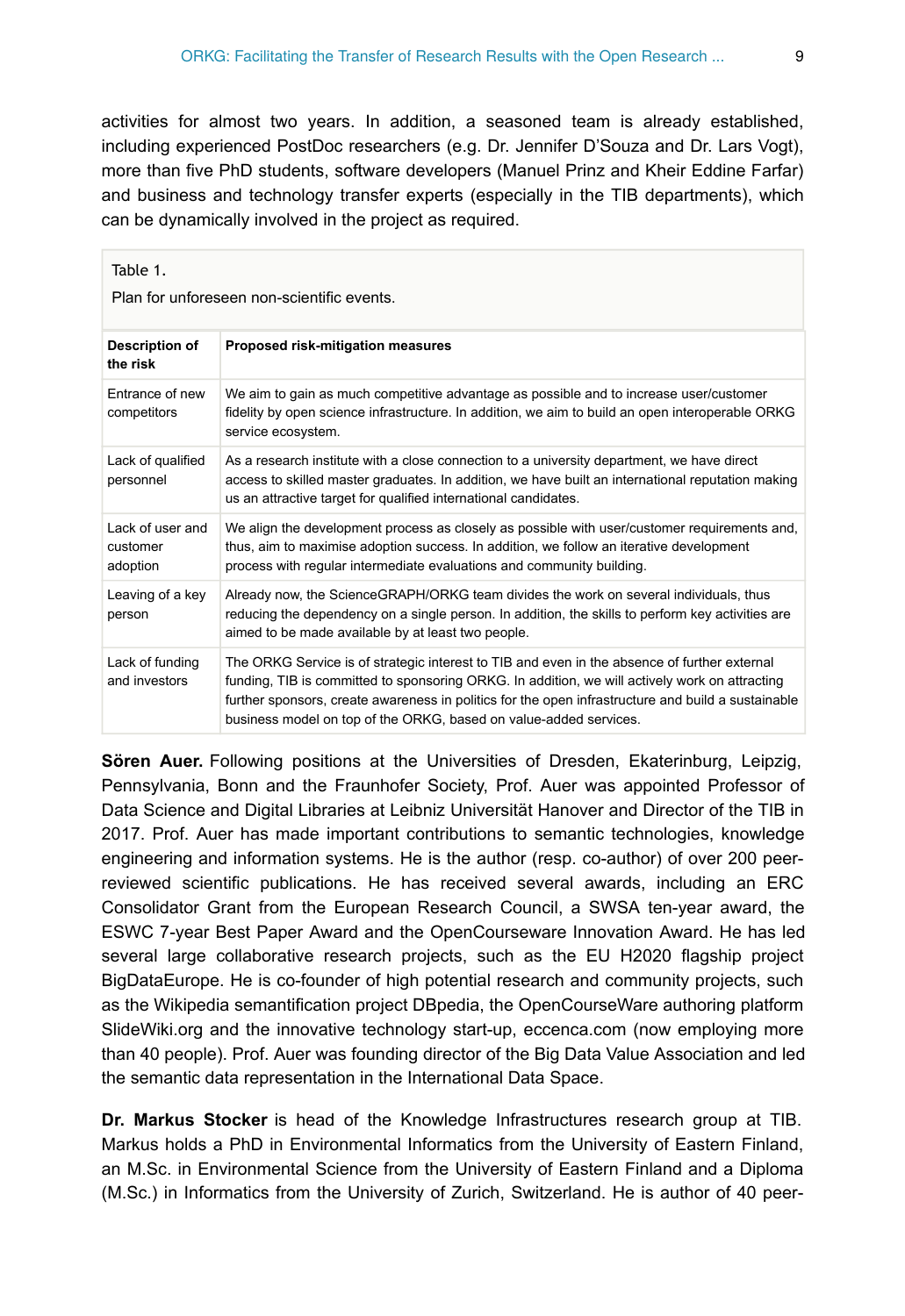reviewed journal and conference proceedings papers, with more than 1000 citations. He has managed partner contributions and been involved in various H2020 projects, including THOR, ENVRIplus, OpenAIRE, FREYA, ENVRI-FAIR, as well as nationally-funded projects in Finland and Germany. Prior to TIB, Markus held a postdoctoral research associate position at PANGAEA, the Data Publisher for Earth & Environmental Science, at the MARUM Center for Marine Environmental Sciences, University of Bremen, Germany. As a member of the Research Data Alliance (RDA), Markus is involved in various groups, in particular the WG Persistent Identification of Instruments and the IG From Observational Data to Information. He has several years of professional experience in software development and semantic technologies, with positions at Hewlett Packard Labs, Bristol, UK and Clark & Parsia, Washington DC, USA.

**Alexandra Garatzogianni** is the Head of the Knowledge and Technology Transfer Department at TIB, leading a diverse and inclusive team, which, besides providing impulses for innovation and developing future technologies, offers comprehensive consulting, research and support in order to enable sustainable access to the market for research output. She is the Coordinator of the H2020 project TRUSTS Trusted Secure Data Sharing Space, of the H2020 MediaFutures, Data-driven innovation hub for the media value chain and WP leader for the H2020 project PLATOON (Digital PLAtform and analytics TOOls for eNergy). She leads the project management of the Leibniz Joint Lab Data Science & Open Knowledge amongst TIB, the Leibniz University of Hanover (LUH) and the L3S Research Center, which serves as a nucleus for further initiatives in the field of research and innovation. She co-founded the IDSA Competence Center at the Leibniz Joint Lab Data Science & Open Knowledge in June 2019 and received the BDVA iSpaces award on behalf of the L3S Research Center (November 2019), which signifies that L3S is a Trusted Data Incubator targeted to accelerate take-up of data-driven innovation in commercial sectors.

#### *3b.2 Roles of the team and main strengths and weaknesses*

The role of the PI Prof. Dr. Sören Auer is to develop and communicate the strategic vision of the project and to devise the key development milestones and priorities. He will advise and mentor the PhD students and PostDocs on the project and work closely with the ORKG development lead Dr. Markus Stocker. A further focus of the PI is to build strategic partnerships, attract further funding, sponsoring or investments. The ORKG project development head, Dr. Markus Stocker, will lead the day-to-day operations and developments of the project. He will lead the regular KANBAN sessions together with the development deputy Manuel Prinz and guide the research and development along with the community and advisory board defined requirements and strategic priorities. Alexandra Garatzogianni will lead the business development strategy and contribute to building and maintaining sustainable sponsor, partner and customer relationships for the ORKG service ecosystem throughout and beyond the project's duration. The main strengths and weaknesses of the team include the following: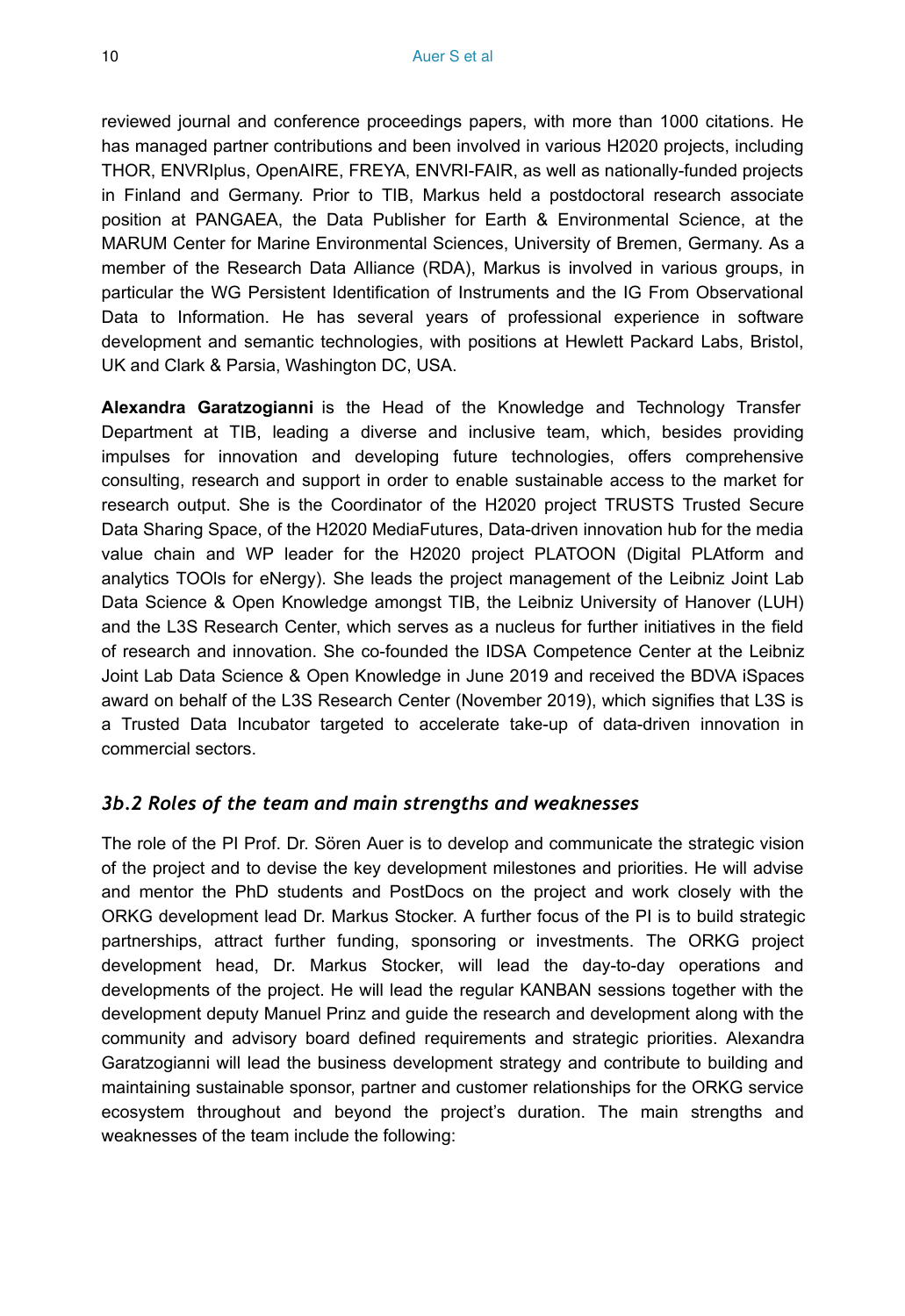#### *Key strengths*

- Successful track record of translating research excellence into large scale applications including successful commercialisation in a spin-off.
- A long history of industrial collaborations.
- ORKG innovation concept with an enormous value potential.
- A seasoned team including a variety of backgrounds and skills: experienced PostDoc researchers, PhD students, software developers and business experts, who can be dynamically involved in the project.

#### *Weaknesses*

- Limited resources compared to commercial entities (e.g. commercial publishers).
- Community and industrial buy-in just starting to develop.
- More advocacy, policy backing for the transition/digitisation in scholarly communication required.
- Initially limited possibilities for automation using AI and machine learning due to the lack of training data.

### **3c. Plan of the Proof of Concept – Action description**

#### *Objectives*:

The overall objectives of the ORKG project are:

- Mature the existing ORKG service prototype, establish interoperability with publishing platforms, prototype services for research result exploitation and devise possible business models.
- Integrate support for persistent identifiers and semantic descriptions for scientific sensors and instruments and evaluate the integration with concrete research infrastructures and vendors.
- Enable FAIR semantic descriptions and the generation of SOTA Surveys for automatically generating survey and review publications from the ORKG infrastructure.

#### **Description of work**:

Table 2 summarises the tasks and corresponding resources planned in the three work packages.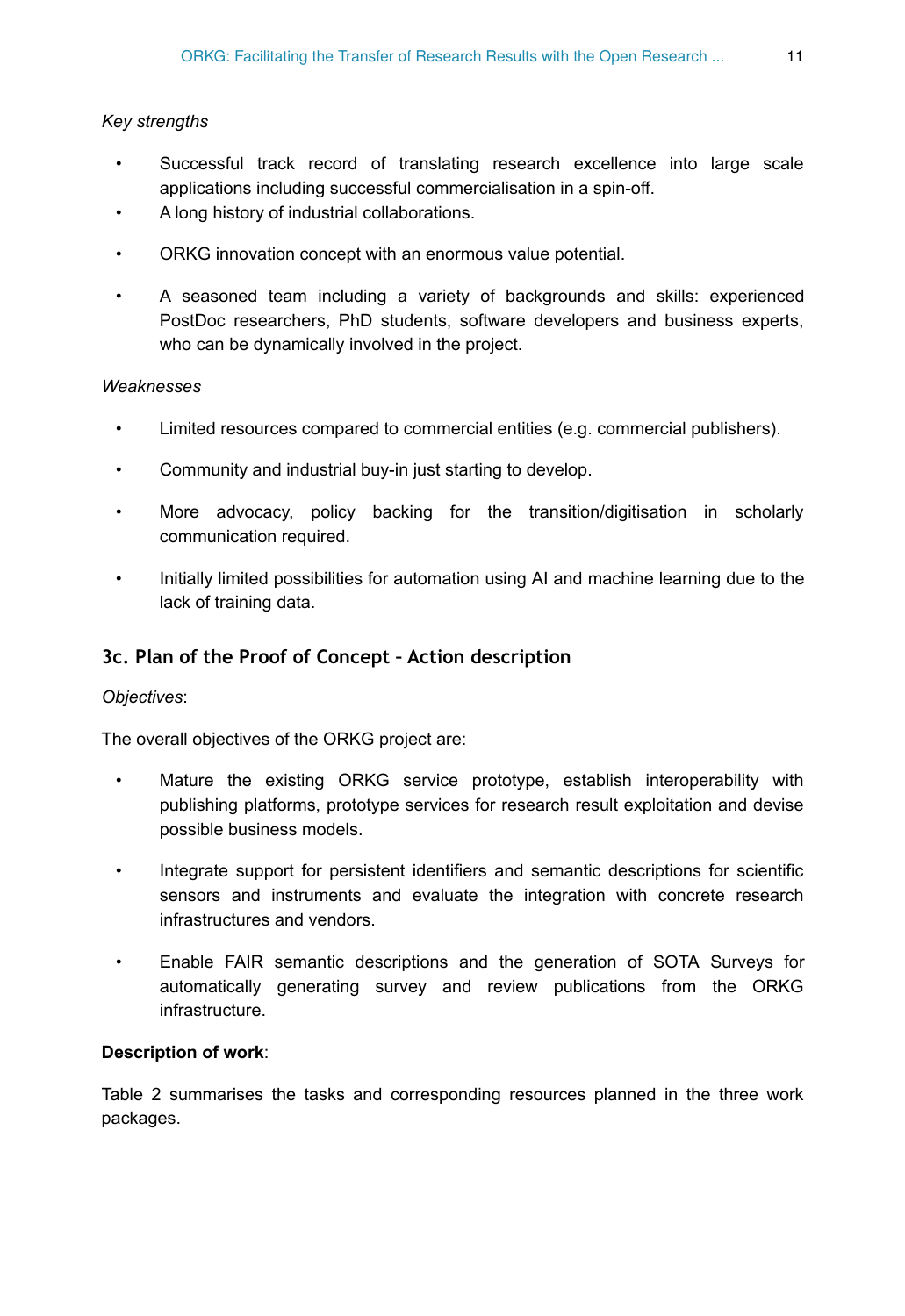**Allocation of resources**: The lump sum will be primarily used to fund the personal resources of the team. There are some further minor cost items, such as travel or minor equipment expenses, which will also be financed from TIB directly.

| Table 2.<br>Description of work.                                                                                   |                  |
|--------------------------------------------------------------------------------------------------------------------|------------------|
| <b>Work Packages / Tasks</b>                                                                                       | <b>Resources</b> |
| WP1 ORKG Service Maturation and Business Model Development                                                         | 8 PM             |
| T1.1 Interoperability with traditional publishing platforms                                                        | 2 PM             |
| T1.2 Services for research exploitation and transfer analytics                                                     | 4 PM             |
| T1.3 Business Model Development                                                                                    | 2 PM             |
| WP2 Persistent Identifiers for Scientific Sensors and Instruments                                                  | 8 PM             |
| T2.1 Integration of persistent identification and semantic description of sensors and instruments into<br>the ORKG | 4 PM             |
| T2.2 Evaluation with concrete research infrastructures and equipment vendors                                       | 4 PM             |
| WP3 FAIR Semantic Descriptions of Research Quests, Contributions and SOTA Surveys                                  | 9 PM             |
| T3.1 Development of templates for semantic descriptions of science contributions                                   | 2 PM             |
| T3.2 SOTA Comparisons and Leaderboards                                                                             | 3 PM             |
| T3.3 Authoring environment for cognitive knowledge-graph-based surveys and reviews                                 | 4 PM             |
| <b>SUM</b>                                                                                                         | <b>25 PM</b>     |

#### *WP1 ORKG Service Maturation and Business Model Development*

The goal of this work package is to mature the ORKG service by integrating two functions particularly important for the exploitation of the results. This includes: 1) the establishment of interoperability interfaces with traditional journal and proceedings publishing platforms of commercial publishers and 2) the prototyping of services for research exploitation and transfer analytics, based on the current ORKG knowledge graph infrastructure. Finally, we will work on the business development by outlining commercial offering options with the corresponding market and pricing analysis.

#### **T1.1 Interoperability with traditional scholarly publishing platforms**

Traditional commercial scientific publishing platforms organise the submission, peer-review and publication process of scientific articles (e.g. in platforms, such as Clarivate's ScholarOne Manuscripts). Each of these three steps is highly relevant regarding integration with the ORKG:

- 1. In the submission process, authors can be encouraged to create an ORKG representation of their key contributions, thus facilitating the comparability of the state-of-the-art.
- 2. Peer-reviewers can subsequently use such comparisons, visualisations and further aggregated views to assess the merits of the scientific contribution.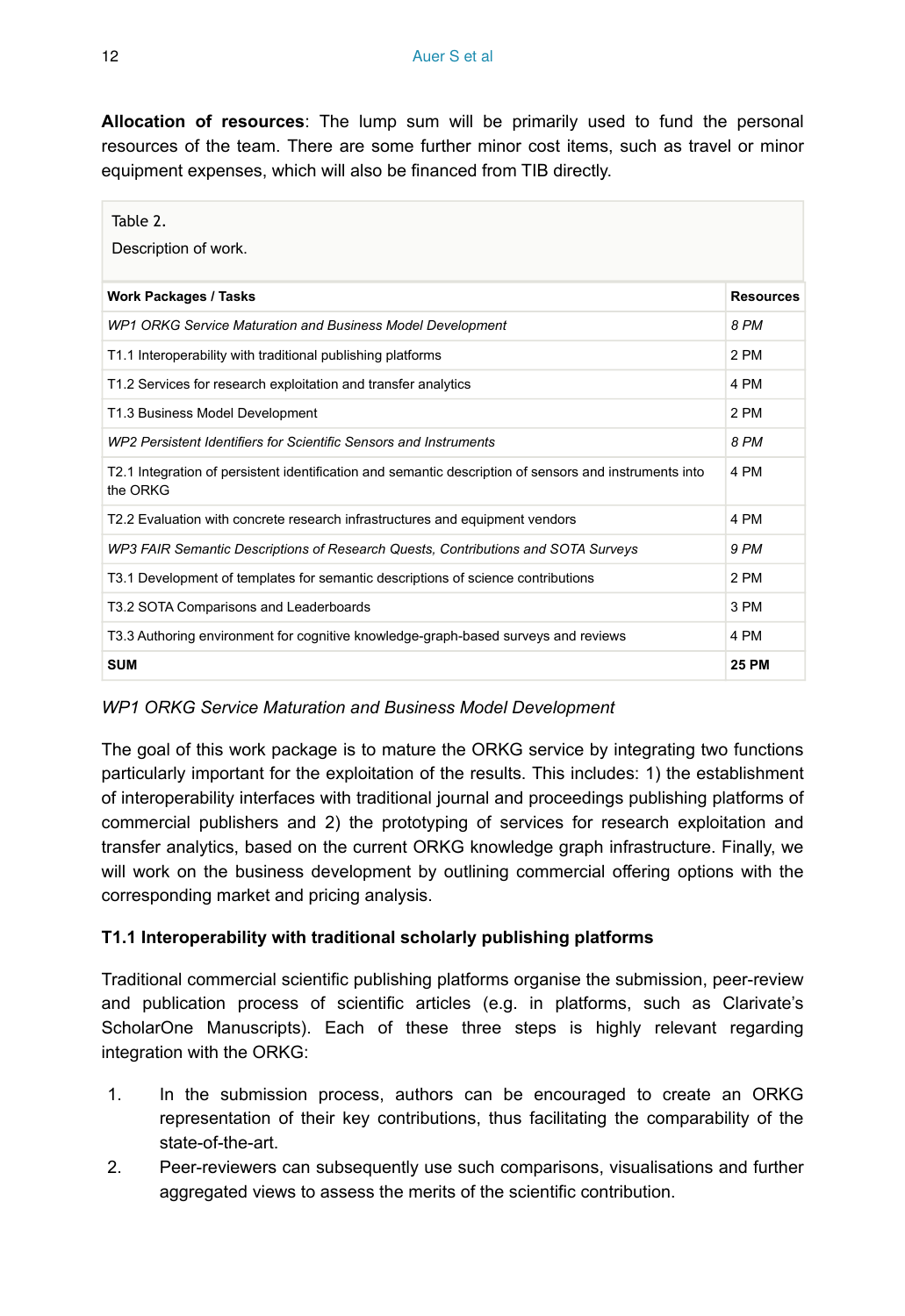3. After publishing an article, the semantic representation in the ORKG along with additional comparisons, explorations and visualisations will provide further context and insights to the readers of the published article. We will provide a REST API integration interface, where small user interface widgets can be directly integrated with minimal efforts into the respective publishing management systems.

**Result**: Integration interface for embedding UI widgets directly into publishing management systems.

#### **T1.2 Services for research exploitation and transfer analytics**

Based on the structured semantic representations in the ORKG, completely new analytical services for the exploitation of research results become possible. In this task, we will prototype such services, which can be a key pillar for commercial exploitation via an attractive service for the research, innovation and product development departments in enterprises. For example, for a particular research problem, the most promising approaches addressing this problem with regard to certain framework conditions can be identified. In addition, the impact and consequences of following particular approaches can be compared and analysed.

**Result**: Prototypical research exploitation and transfer analytics services.

#### **T1.3 Business Model Development**

In this task, we will develop a portfolio of possible business models, based on the ORKG services developed in this PoC project. For each of the possible service offerings, we will analyse the competition, market, competitive advantage, customer profiles, pricing options along the business model canvas paradigm. We will also compile a list of possible options for further funding and investment to advance the ORKG service to the next commercialisation and exploitation level. Aspects, such as impact assessment, exploitation, sustainability roadmap and implementation, will be appropriately researched and implemented, ensuring thus the successful and sustainable uptake of the project's output.

**Result**: Prioritised list of business model options organised along the business model canvas paradigm.

#### *WP 2 Persistent Identifiers for Scientific Sensors and Instruments*

Instruments play an essential role in creating research data. Given the importance of instruments and associated metadata for the assessment of data quality and data reuse, globally unique, persistent and resolvable identification of instruments is crucial. The Research Data Alliance Working Group Persistent Identification of Instruments (PIDINST), chaired by Dr. Markus Stocker, developed a community-driven solution for persistent identification of instruments (Stocker et al. 2020). Based on an analysis of 10 use cases, PIDINST developed a metadata schema and prototyped schema implementation with DataCite and ePIC as representative persistent identifier infrastructures and with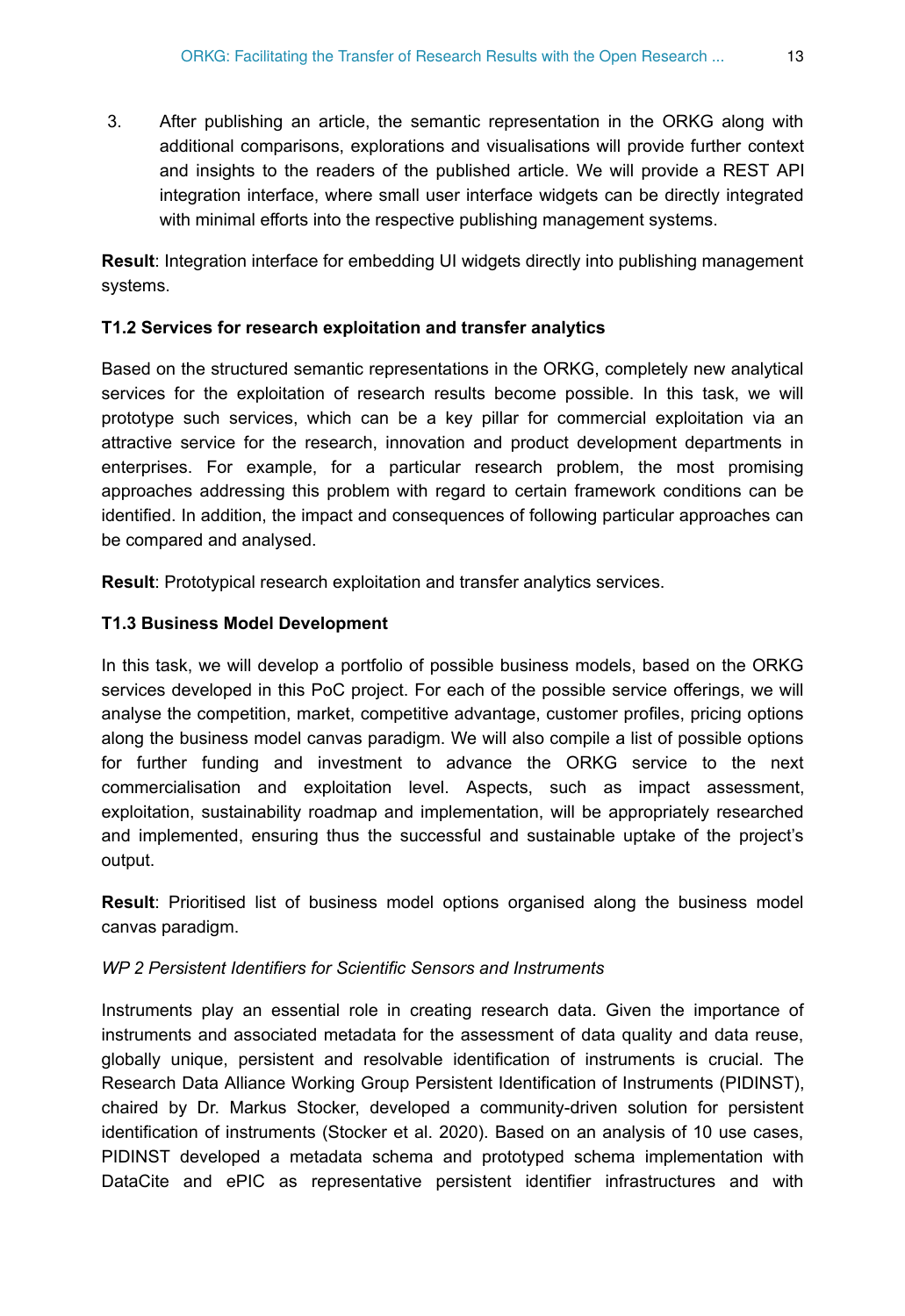Helmholtz-Zentrum Berlin für Materialien und Energie (HZB) and British Oceanographic Data Centre (BODC) as representative institutional instrument providers.

In this work package, we plan to implement and integrate the concept for persistent identification and semantic description of sensors and instruments into the ORKG service infrastructure project, thus greatly facilitating reproducibility and reusability of research results.

### **T2.1 Integration of persistent identification and description of sensors and instruments into the ORKG**

In this task, we will integrate key functionality for the persistent identification and semantic description of scientific instruments into the ORKG infrastructure. This will involve the integration of the PIDINST metadata schema, the creation and alignment of identifiers, the management of revisions, provenance tracking and the integration of interfaces for automatic import and alignment with vendor-supplied instrument and equipment descriptions. For the latter, we envision a JSON-LD REST interface, which will enable vendors to directly represent and upload their descriptions according to the PIDINST schema.

**Result**: Comprehensive representation and integration of scientific instrumentation in the ORKG.

T2.2 Evaluation with concrete research infrastructure providers and equipment vendors

In this task, we will work with concrete research infrastructure providers and equipment vendors on testing and evaluating the integration developed in T2.1 and creating demonstrations and showcases for attracting further research infrastructure providers and scientific instrumentation equipment vendors. We already identified a shortlist of infrastructures, such as ICOS, Leibniz DSMZ or the virology labs at TWINCORE and Hanover Medical School (MHH). Concerning instrument vendors, we have close ties to important players in the market, such as LI-COR Biosciences, Zeiss and Leica. In addition, we plan to outreach to Thermo Fisher Scientific, Shimadzu, Roche Diagnostics, Agilent Technologies and Danaher to scale the number of showcases and integrations.

**Result**: Comprehensive portfolio of research infrastructure and scientific instrument showcase integrations.

#### *WP 3 FAIR Semantic Descriptions of Research Quests, Contributions and SOTA Surveys*

The goal of this WP is to organise scholarly communication in a structured knowledge graph-based manner. We will, thus, go beyond static PDF publications and make research problems, approaches, algorithms, implementations and evaluations FAIR and first-class citizens of the scholarly discourse.

Science typically involves the definition of research problems or questions and corresponding research approaches contributing to solving these problems or questions. Examples of research problems or questions are Named Entity Recognition, Question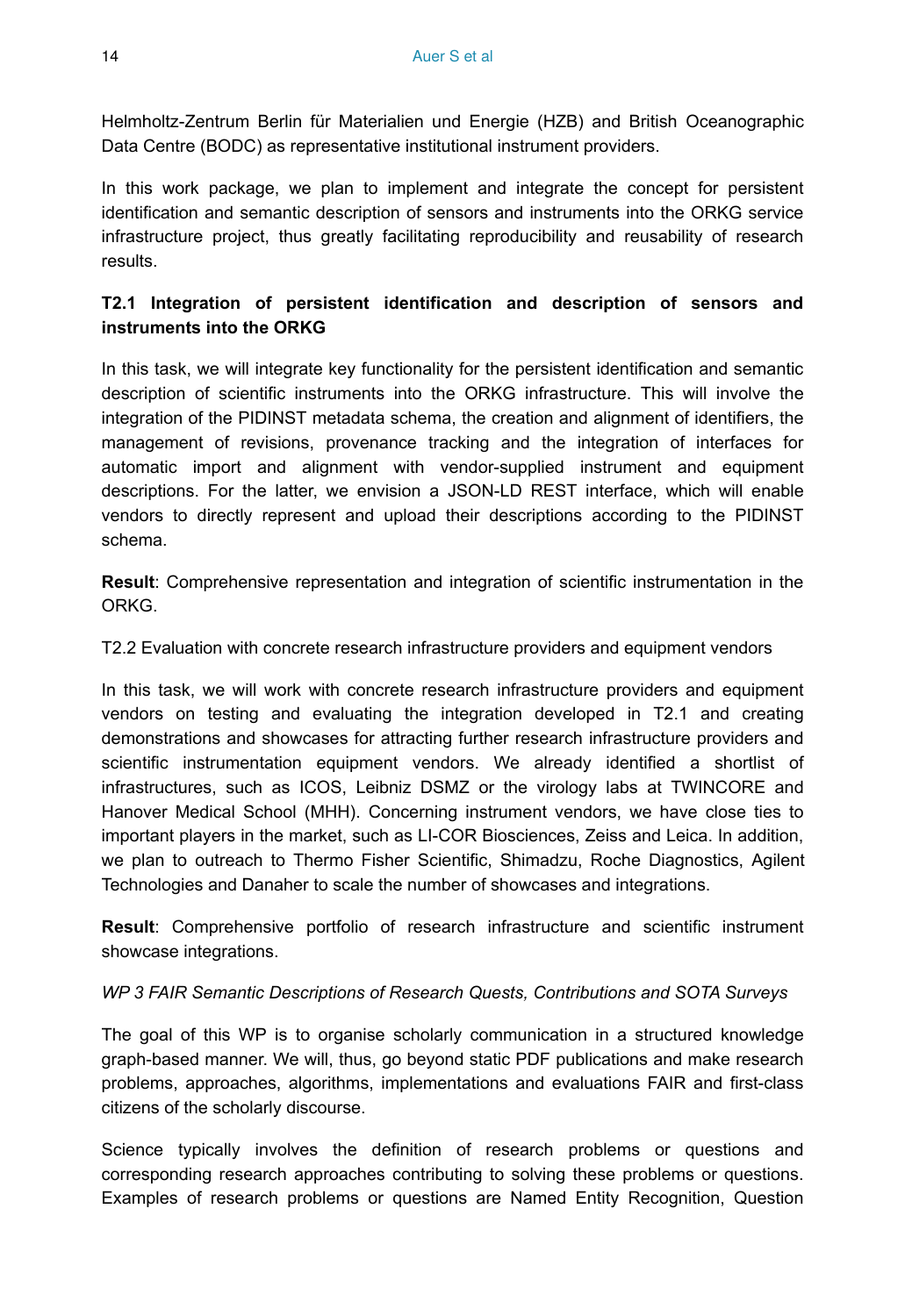Answering, Machine Translation, Image Recognition or Data Clustering. Contributions addressing these problems are typically following a particular approach and are evaluated using some benchmark dataset. Currently, all this information is deeply hidden in unstructured articles, often published as PDFs. In this measure, we will make research problems, questions, contributions and their description first-class citizens of the scholarly Data Science communication. We will build on the already established Open Research Knowledge Graph (ORKG) platform ([https://www.orkg.org\)](https://www.orkg.org) and expand it in three yearly iterations with crucial functionality for data science and AI research. Subsequently, we will further evaluate, broaden the applications and scale the use of the platform.

### **Task 3.1 Development of templates for semantic descriptions of science contributions**

In this task, we will develop a comprehensive library of semantic templates for research question and contribution descriptions. The templates will be represented in a formal way (e.g. according to the W3C SHACL standard) and, thus, facilitate interoperability between various services. In particular, we will demonstrate the applicability of the templates with the Open Research Knowledge Graph, which provides an environment for authoring, organising and curating semantic research question and contribution descriptions. We will also integrate techniques to automatically extract and represent information from articles according to the templates.

**Result**: Library of semantic templates for research question and contribution descriptions.

#### **Task 3.2 SOTA Comparisons and Leaderboards**

We will use the semantic descriptions of data science and AI approaches and publications to generate comparative overviews and leaderboards on the approaches addressing a particular research question or problem. The approach for generating such SOTA overviews will be highly automated, but enabled to be configured and fine-tuned by users. We will integrate functionality to publish (using DOIs), integrate and link such comparative overviews directly from traditional publications (e.g. via LaTeX/BibTeX or Word export). Leaderboards will give a comprehensive overview on the evolution of the SOTA over time with regard to concrete performance indicators (e.g. precision/recall) attained on community-defined benchmarks.

**Result**: Automatic comparison and leaderboard generation with a focus on the SOTA evolution.

### **Task 3.3 Authoring environment for cognitive knowledge-graph-based surveys and reviews**

In this task, we will integrate the service elements and functionalities developed in other tasks of this measure into a comprehensive environment for creating structured SOTA survey articles for specific Data Science and AI research questions. The structured elements will comprise a motivation of the research problem, its definition, a classification taxonomy and qualitative (functional) and quantitative approach characterisations, as well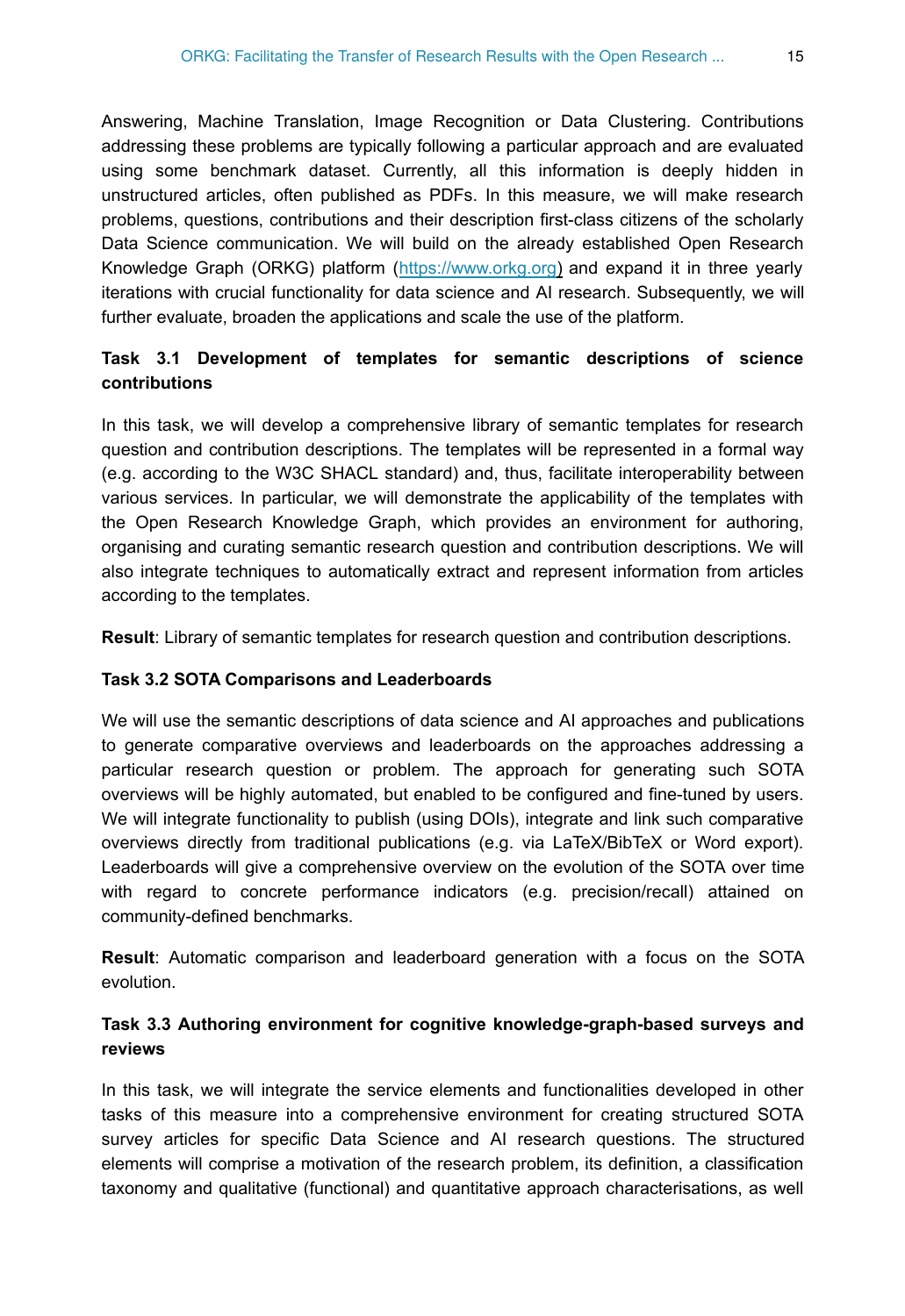as problem-specific visualisations and leaderboards. The survey article will be compiled automatically and directly from the structured semantic knowledge graph representations, but represented as a self-contained article publishable as a Web resource (or PDF). We will assign DOIs and enable the publication of these surveys in traditional publications outlets, such as journals and OA repositories.

**Result**: Publishing environment for structured surveys and reviews with integration with traditional publishing outlets.

# **Acknowledgements**

We would like to thank Gino Erkeling for supporting this grant proposal.

### **Funding program**

This European Research Council (ERC) Proof of Concept (PoC) Grant proposal is based on the ERC Consolidator Grant ScienceGRAPH (Grant agreement ID: 819536) and cofunded by TIB Leibniz Information Centre for Science and Technology.

# **Grant title**

ORKG: Facilitating the Transfer of Research Results with the Open Research Knowledge Graph

# **Hosting institution**

TIB Leibniz Information Centre for Science and Technology

# **Ethics and security**

Not applicable.

### **Author contributions**

The authors contributed equally to this grant proposal.

# **Conflicts of interest**

The authors declare no conflict of interest.